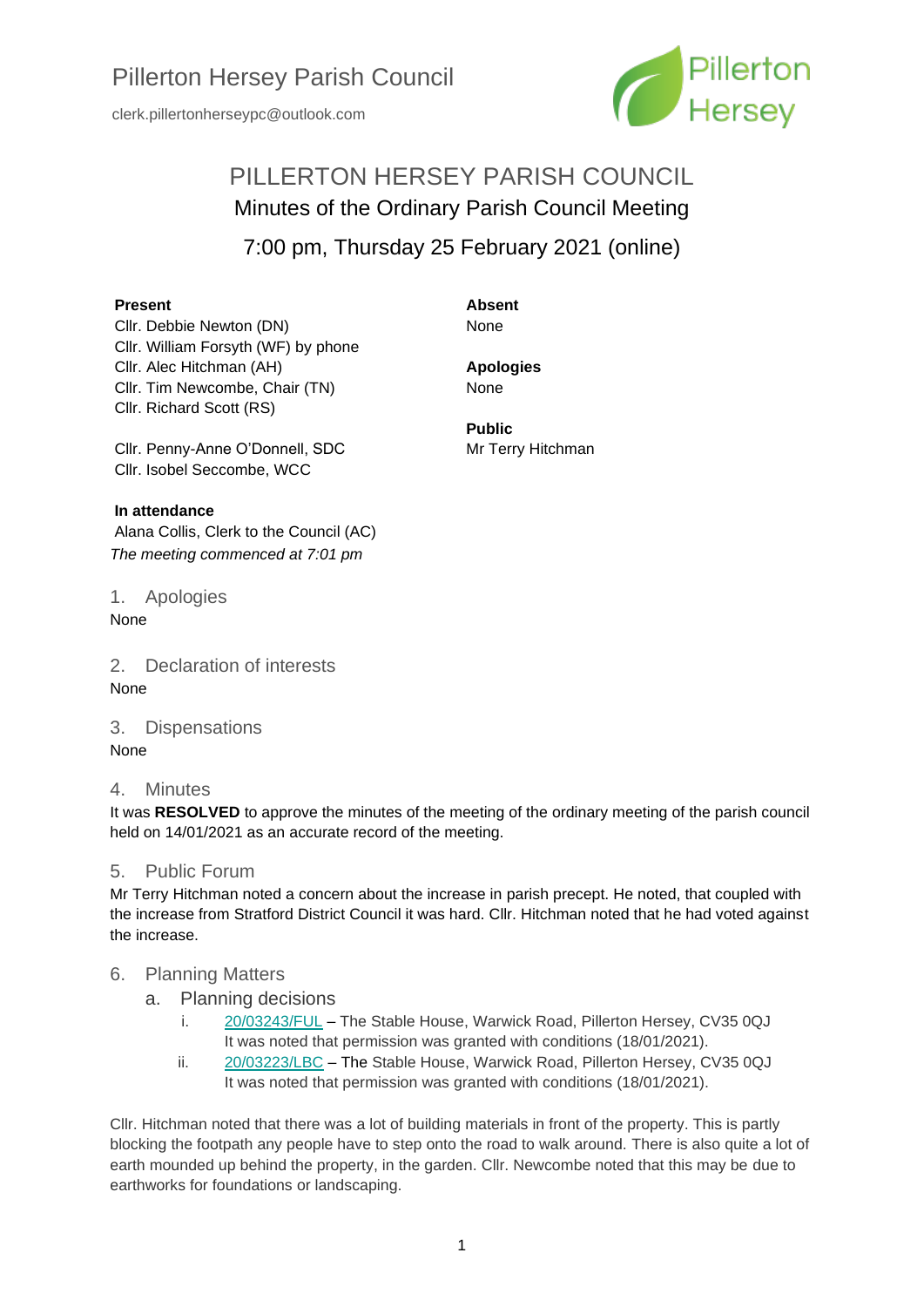clerk.pillertonherseypc@outlook.com



7. County, District and Parish Liaison

## **Stratford District Council**

- Cllr O'Donnell noted that SDC had met on 22/02/2021 and had agreed the level of Council tax for 2021/22.
- **•** The council tax has increased and is now £149 for a Band D property (payable to SDC).
- **SDC only receive 7.5% of the total council tax bill.**
- **SDC are exploring working with Warwick District Council by 2024. There have been some** concerns raised over this and the Overview and Scrutiny Committee have asked to receive regular updates. Cllr. O'Donnell noted that there will be strong public consultation on this.
- **One area of concern is that information regarding the collaboration of SDC and WDC has** been developed and based on 2011 Census data. For any merger to be robustly considered, the 2021 data should be used.
- **The collaborative working with WDC aligns with a directive from Westminster for more** streamlined local government.
- **From 01/04/2021, SDC residents will have to pay to have their green bins emptied. To date,** 22,500 households have signed up for this.
- **E** Land charge searches have increased meaning that the property market is still moving.
- **Environmental health activity is increasing. This includes visits to shops and other premises to** check Covid-compliance to ensure this are ready for re-opening.
- **The SDC Climate change panel will complete a carbon baseline. This will consider the WDC** joint working and will use a Local Government Association (LGA) base tool. SCATTER analysis of data will also be used. This is a local authority emissions tool. At a cost of £32,500 this will be done joint with WDC.

Cllr. Newcombe asked for clarification of the LGA tool.

Cllr Hitchman asked to raise a concern regarding the current public consultation on the increase in ward councillors. Would this result in increased costs and how does the timing relate to the proposed merger with WDC.

Cllr Hitchman noted the increase in council tax is expressed as Band D which many people do not relate to. They receive a notice of council tax demand that has a different figure and can get confused. Cllr. O'Donnell observed that this is the standard used across the UK but noted the confusion that this may cause.

## **Warwickshire Count Council**

- Cllr. Seccombe noted that the WCC budget was set in early February 2021. There are two elements to this for WCC. The Council tax increase is capped at 2%; in 2021/22 it will increase by 1.99%. The adult social care element will increase by 1%. WCC has had to use some reserves over the past year and has also received money from government. Cllr Seccombe noted that there will be people who agree with the decision and others that disagree.
- Over the course of the pandemic, WCC has spent money to purchase 30,000 computers for school children to support home learning.
- **•** The goals have been to exit from the pandemic and recover quickly. Families and education are important. The latter is critically linked to advancement in society.
- **EXECT** There are two priorities: to look after the vulnerable and those that need help. This includes the elderly and those with mental and physical disabilities. Although the costs of care are equally split between the elderly and the disabled of working age, the numbers are split one third to two thirds respectively.
- Childcare is very important, there are fifteen different packages, and they can be expensive.
- Cllr. Seccombe shared that WCC had launched a new adapt and diversify grant for businesses. This received over one million applications in the first 24 hours and had to close early.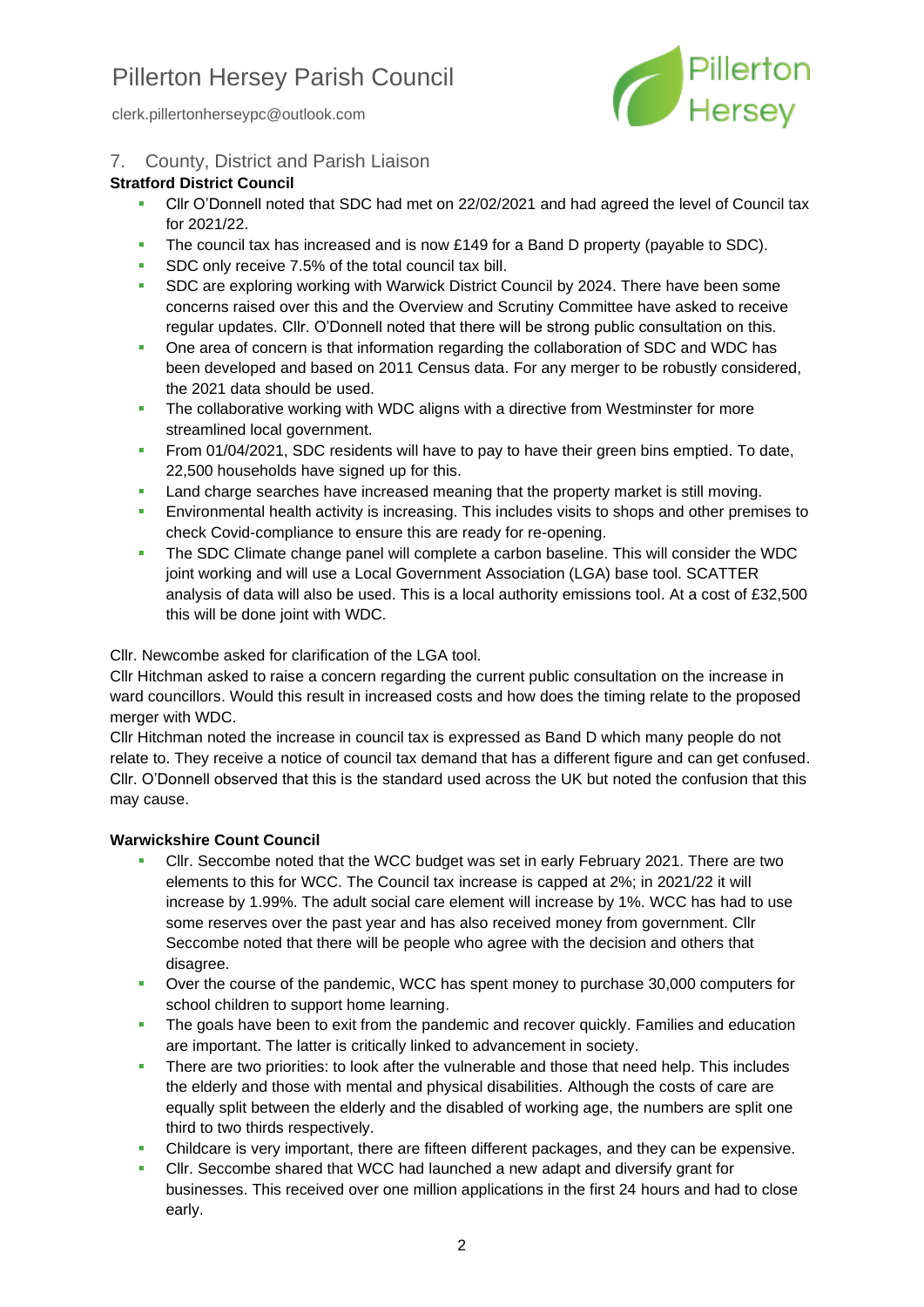

clerk.pillertonherseypc@outlook.com

- **A new fund is being developed. This will be the Warwickshire Recovery Investment Fund and** it will cover three sectors. Local government can borrow money at a good rate. So far WCC has not done this but it will use this capacity to provide a five-year recovery fund. These will be business loans and repayment will be required. They are to help business growth and secure new and existing jobs. The WRIF was presented to MPs earlier in the day (25/02/2021).
- **•** Cllr. Seccombe also noted that despite the difficult times, the number of patents submitted in the last 12 months has increased significantly.
- **EXEDENT Homebuilding strategy is to provide low energy cost housing (affordable to live in). This** initiative will be in partnership with Homes England.

Cllr. Hitchman asked whether WCC would be grateful for more funds and whether they could issue savings bonds. There is an interest in value savings.

Cllr. Seccombe noted that she was not sure whether WCC could do this but offered to find out. Central government can (e.g. after WWII) and it can be for good. Cllr Seccombe noted that nationally, WCC was in the lower third of counties in terms of raising council tax. An increase of 2-3% was usual. Part of the increase is to also ensure that the council is secure for five years. This will enable the council to be ok and have enough money to do things and manage demand over time.

Cllr Forsyth commented that he was encouraged and acknowledged the careful budget and five-year budget.

Cllr. Scott asked whether planning departments consider infrastructure. Forward planning is needed to ensure villages have electricity network (power lines) to support large scale adoption of electric vehicles.

Cllr. Seccombe noted that there is not enough capacity at the moment to support this, but National Grid have a strategy to address this.

- 8. Finance
	- a. Financial report It was **RESOLVED** to accept the finance report and accounts payable.
	- b. To receive bank reconciliation report It was **RESOLVED** to accept the bank report as an accurate reflection of the parish councils financial position including income and costs.
	- c. To discuss update to bank signatories.

There have been some issues with the Clerk being able to get payments authorised. This seems to be with authorisation links. The Clerk will continue to seek to resolve this with the bank and will require signatures from the Chair and former Clerk, Dick Leaper. For the future it is recommended that all councillors are registered as signatories to authorise payments.

It was **RESOLVED** that the Clerk would arrange paperwork for all Councillors to be added to the bank authorisation.

## 9. Council documents

To comply with the Transparency code, the council is required to have statutory documents and policies in place and published on the website. Councillors had received these in advance and there was discussion to clarify key points.

- a. Standing Orders
- b. Financial Regulations (NALC Model 2019)

Cllr Hitchman noted the section about assets register. This was discussed at a meeting in August 2020 but was not finalised. Similarly, the risks need to be identified.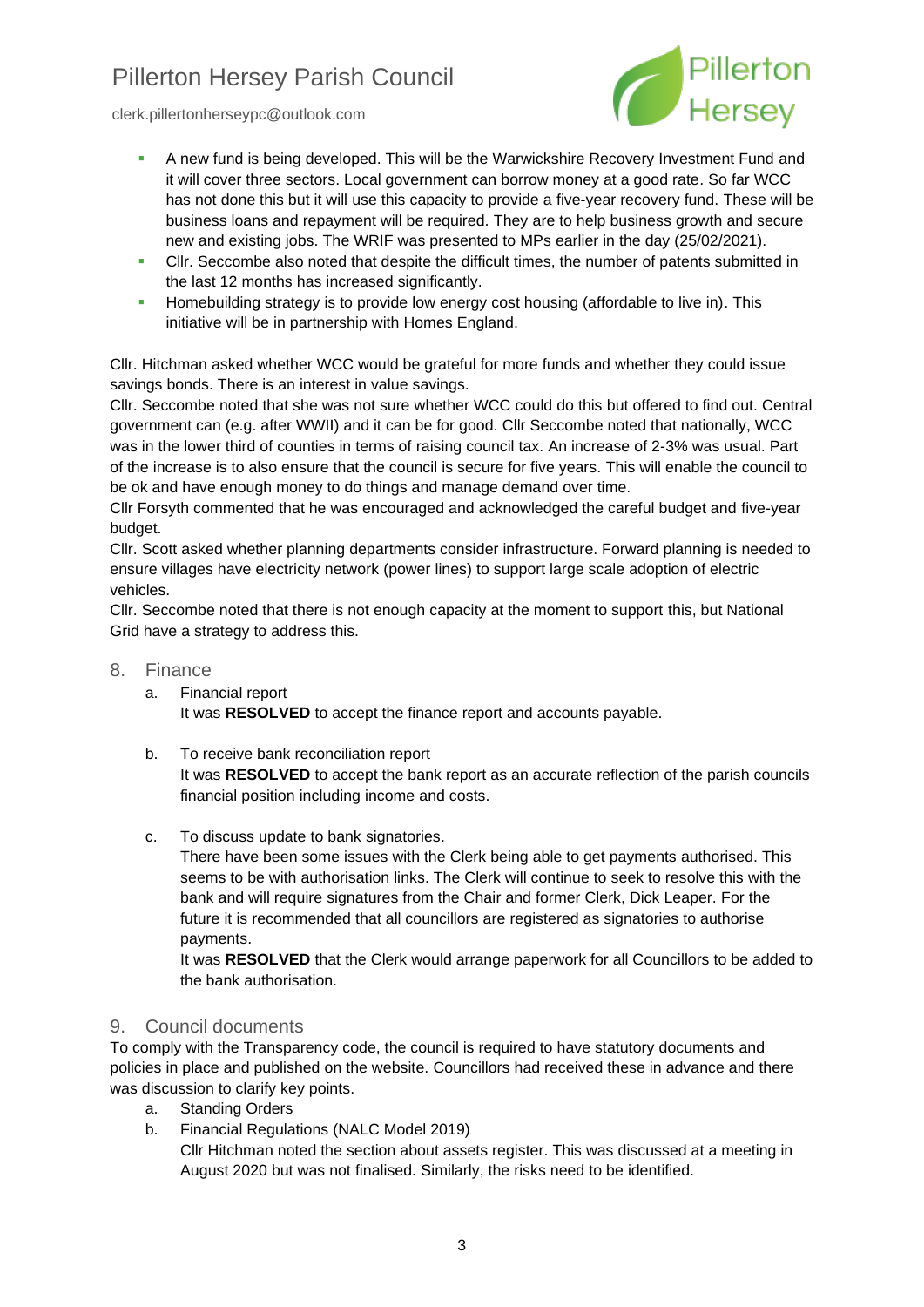clerk.pillertonherseypc@outlook.com



The village green (includes small strips of land, verges and the main green) is an asset but needs to be registered. The trough needs to be recorded on a risk register. Ideally the parish council should get a grant to make a feature of it and make it safe.

**ACTION:** All Councillors to think about assets and items for a risk register and share with the Clerk.

ACTION: The Clerk will use feedback to compile a risk register and asset register.

- c. Code of Conduct (SDC Model 2018)
- d. Remote Meeting Protocol
- e. Document Retention and Destruction Policy Cllr Hitchman asked a question about the security of documents. Is the cloud more secure than on a personal computer and would WCC help provide storage and emails? The Clerk noted that some documents are kept in the cloud but the Clerk is required to keep hard copies of some documents. This includes signed copies of minutes. Every so often these are transferred to the County Records Office.

Cllr. Scott noted that businesses widely use the cloud for storage.

- f. Complaints Policy
- g. Publication Scheme (Required under FOI)
- h. Privacy Policy and Statement

There was discussion regarding the documents. Cllr Scott had identified some typographical errors to correct.

It was **RESOLVED** to adopt all the of the documents presented to the Council.

The Clerk will remove any highlights, address typographical errors and then upload to the website.

- 10. Website
	- a. To resolve issues related to hosting and domain situation.

Cllr Scott updated councillors about the current website. It is not compliant with cookies and content (policies). This was raised with the hosting company Easyspace and a five-year subscription to a website building tool has been provided to the council free of charge. There are three separate fees for the website: domain (due for renewal in August 2021), hosting (currently in a five-year subscription until 2023) and building tool. The latter was provided by another party who has since ceased trading.

The existing website is old and therefore importing and exporting content is not simple and would incur a cost.

To manage costs but update the website to be compliant Cllr Scott suggested that it would be appropriate to stay with the current provider and use the tools to create a new website. It was **RESOLVED** to remain with Easyspace and use the build tools to create a new website.

**ACTION:** Cllr. Scott will start building new website.

b. To discuss content on website

A new website also provides the opportunity to add new content and imagery including the logo (which a suitable resolution is needed).

Councillors were all positive about the update and new logo. It was seen as a good opportunity to engage the community, particularly children.

**ACTION:** All councillors should send ideas for content and local images to Cllr Scott and the Clerk to support the new website design and build

**ACTION:** The Clerk will develop appropriate criteria for a logo competition (with input from Cllr Scott).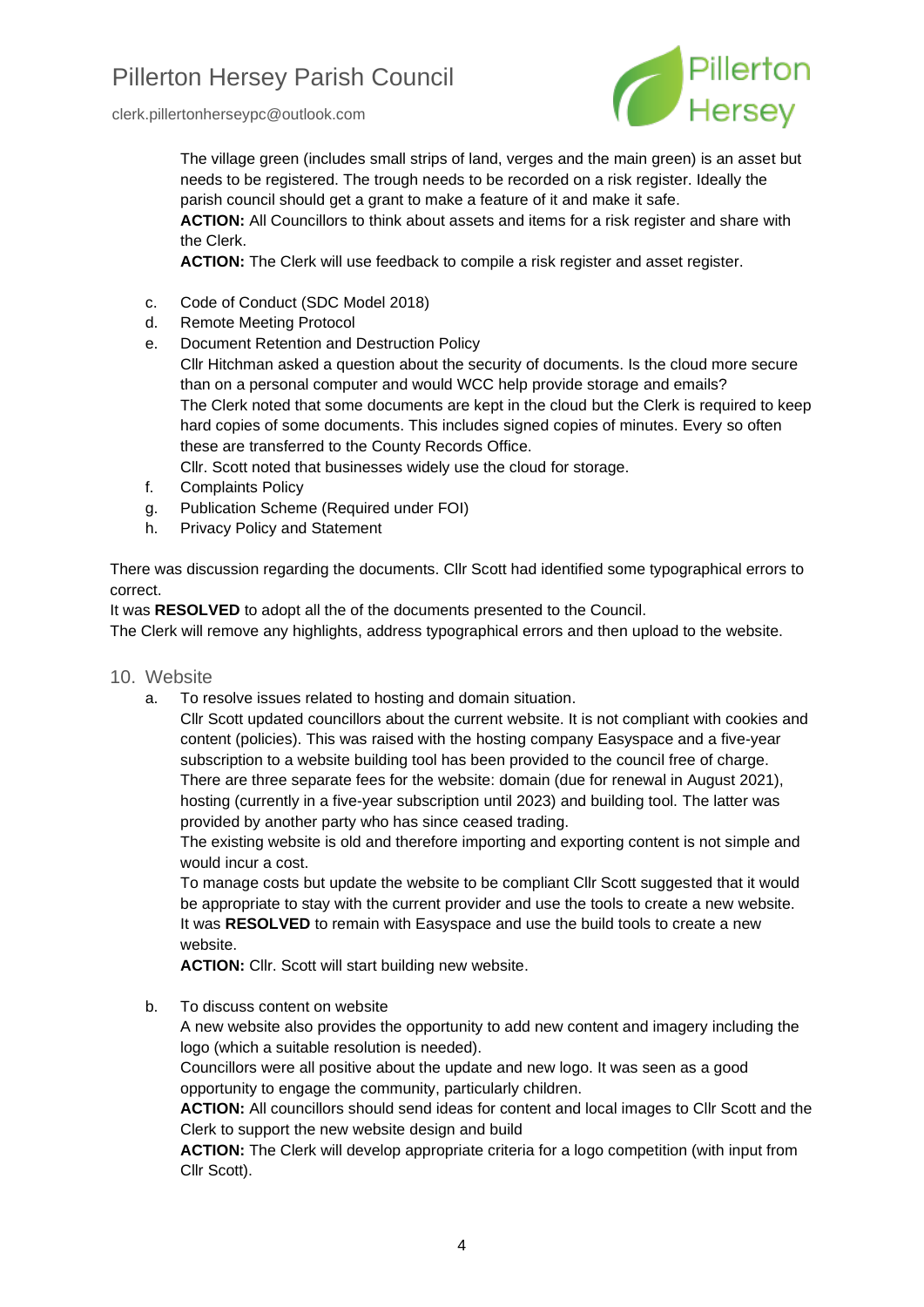clerk.pillertonherseypc@outlook.com



## 11. Roads, Transport and Flooding

a. To discuss ice conditions on Oxhill Bridle Road

It was noted that some residents have raised concerns about water and ice on the Oxhill Bridle Road. There had been a suggestion of locating a grit bin near the stile. The parish council noted that they hope to work with WCC Highways to resolve the issue of water on the road. This would remove the issue of ice.

Cllr Newcombe noted that there is already a large bucket of grit (recently refilled). Cllr Newton has already emailed Michael Rogers at WCC Highways regarding various highways issues including the water. The potholes in the village have also been logged on FixMyStreet.

- b. To discuss need for a grit bin located near Watery Lane and village green. Cllr Newton has spoken to Michael Rogers, WCC Highways regarding ice on the corner by
	- the culvert.

Cllr Seccombe will also raise with WCC Highways if support is needed.

It was noted that there is no budget provision for this and things should be monitored. The issue tends to be the filling of the bucket.

# 12. Annual Parish Meeting

The Annual Parish meeting will be held online. Councillors were asked for their suggestions for content and engagement at the meeting.

There has not been a newsletter for the parish in recent months and it was suggested to do one just for Pillerton Hersey that would include an invitation to the meeting to residents and ask them to share their concerns (e.g. flooding, signs, speeding etc)

The logo and competition will be mentioned.

There was a suggestion of a guest speaker om a topic of interest such as climate change and how to improve homes and vehicles. This should be specifically relevant to residents in the village which has a lot of old (less energy efficient) homes.

It was asked about whether the presentation may be recorded. There would need to be consent from attendees. It could be recorded at source but not released until attendees have consented. Cllr Seccombe noted that there is the Climate Change fund for Communities. This may provide support for local projects.

Cllr Newcombe suggested one option would be to approach Bob Sherman from Low Carbon Warwickshire. Cllr Hitchman is also aware of John Stott, also of Low Carbon Warwickshire.

**ACTION:** All Councillors are asked to share ideas for the annual parish meeting, including speakers, with the Clerk who will collate ideas and draft a newsletter.

## 13. Parish environment

There have been more recent incidences on dog waste not being cleaned up. Cllr. Newton has stuck up some additional dog waste signs. There had been mention of a bin, but the problem is that one bin is not enough because there are lots of walks around the area. There is a cost associated with these and it is not provisioned for in the budget.

Cllr Scott suggested that small holders filled with bags may help. It was noted that this also leads to the problem of full bags of waste being deposited (including hung from branches) rather than people taking the waste home.

**ACTION:** A reminder to clean up dog mess will be added to the newsletter.